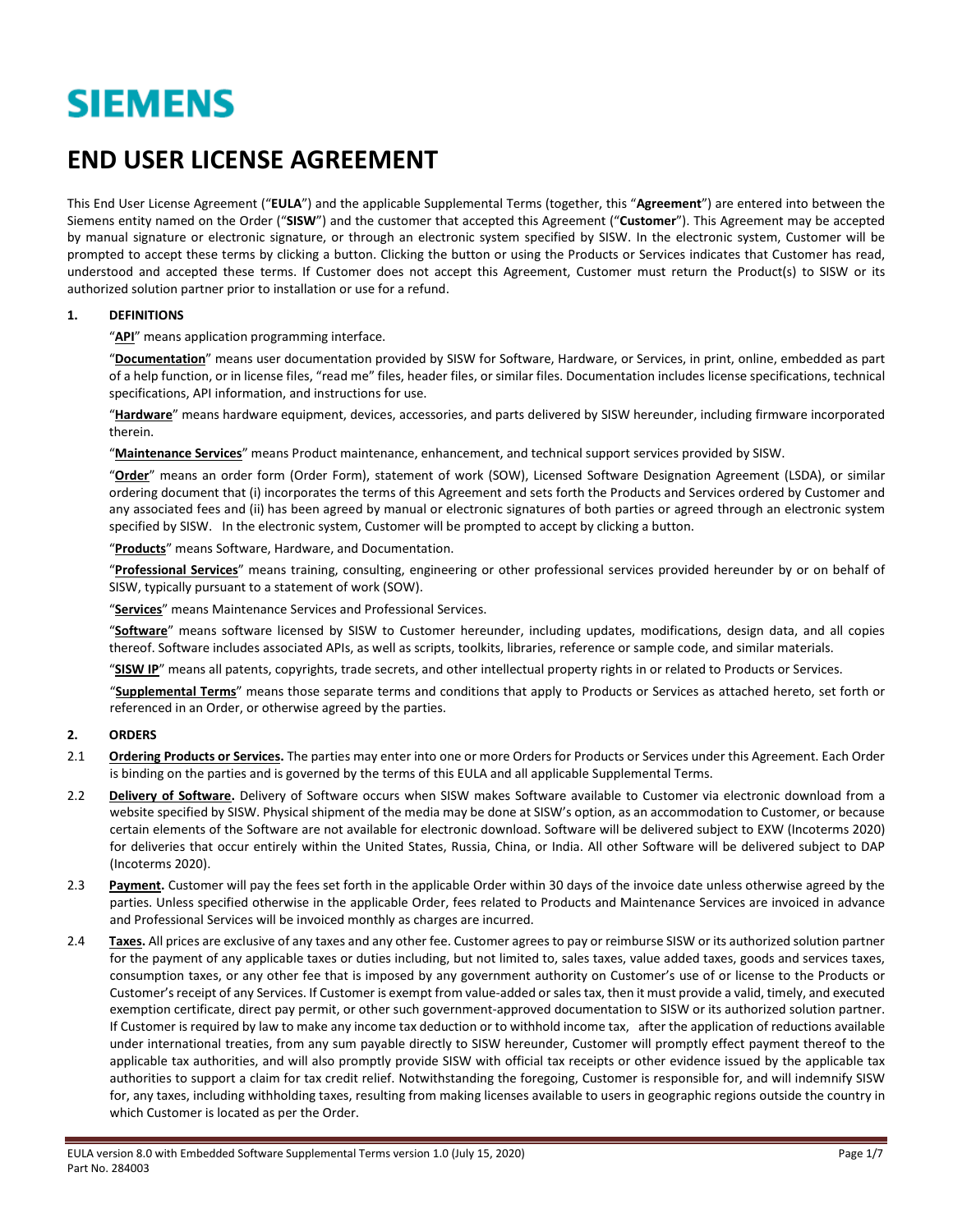#### **3. SOFTWARE LICENSE AND PRODUCT MAINTENANCE SERVICES TERMS**

#### 3.1 **License Grant and Conditions.**

- (a) License Grant. SISW grants Customer a nonexclusive, nontransferable, limited license to install and use Software and related Documentation for Customer's internal business purposes for the time period specified in the Order, and subject to the applicable Supplemental Terms. Software is provided in object code form only, unless otherwise specified in this Agreement. Software is the trade secret of SISW or its licensors. Customer may copy Software only as required to support the authorized use. Each copy must include all notices and legends embedded in Software and affixed to its medium or container as received from SISW. SISW or its licensors retain title to and ownership of Software and SISW IP. SISW reserves all rights in Products and SISW IP not expressly granted herein.
- (b) License Compliance. SISW reserves the right to embed a reporting mechanism in Software to determine unauthorized use of licenses. The mechanism does not transmit technical or business data that Customer processes with Software.
- (c) Third-Party and Open Source Software. Products may contain third-party technology, including open source software ("**Third-Party Technology**"). Third-Party Technology may be licensed by third parties under separate terms ("**Third-Party Terms**"). Third-Party terms are specified in the Documentation and control solely with respect to Third-Party Technology. If Third-Party Terms require SISW to furnish Third-Party Technology in source code form, SISW will provide it upon written request and payment of any shipping charges.
- 3.2 **Maintenance Services Terms.** Maintenance Services are governed by the terms found at <https://www.plm.automation.siemens.com/global/en/legal/online-terms/mes/index.html> and are incorporated herein by reference.

#### 3.3 **Customer Responsibilities.**

- (a) Transfer and Remarketing of Software. Unless otherwise provided in this Agreement or required to be permitted by applicable law, Customer will not cause or permit the transfer, loan, lease, publication, or use of Software to or for the benefit of any third party without the prior written consent of SISW.
- (b) Reverse Engineering, Modification, Use of APIs. Customer will not reverse engineer, decompile, or otherwise attempt to discover the source code of Software. Customer will use Software provided in source code form only to modify or enhance Software for its authorized use. Customer will not otherwise modify, adapt, or merge Software. Customer will not subject Software to any open source software license that conflicts with this Agreement or that does not otherwise apply to such Software. Customer will not use Software for the purpose of developing or enhancing any product that is competitive with Software. Customer will only use APIs identified as published in the Documentation and only as described therein to support the authorized use of Software. The restrictions set out in this Section do not apply to the extent they conflict with mandatory applicable law.
- (c) Third Party Hosting of Software; Indemnity. Customer may only engage a third party to host Software ("**Provider**") with SISW's prior written consent. SISW may require a separate written agreement as a condition to such consent. Software hosted by a Provider must remain under Customer's sole control at all times, unless management and operation of Software by the Provider is explicitly approved by SISW, in which case Customer will ensure that the Provider manages and operates Software in conformance with this Agreement and solely for Customer'sinternal business purposes as permitted herein. If Customer becomes aware of any actual or suspected unauthorized use or disclosure of Software, Customer shall immediately terminate Provider's access to Software. A breach of this Agreement caused by a Provider will constitute a breach by Customer. Customer will indemnify and hold SISW and its affiliates harmless from all claims, damages, fines, and costs (including attorney's fees and expenses) arising in connection with Customer's use of the Provider's services. Customer will notify SISW if the Provider or its relevant business comes under the control of a third party, in which case SISW may withdraw its prior consent.
- (d) Security. Customer is responsible for the security of Customer's systems and data, including Products on Customer's systems. Customer will take commercially reasonable steps to exclude malware, viruses, spyware, and Trojans.
- (e) Third-Party Claims. Customer acknowledges that SISW does not control Customer's processes or the creation, validation, sale, or use of Customer's products. SISW will not be liable for any claim or demand made against Customer by any third party, except for SISW's obligations to indemnify Customer against infringement claims as expressly set forth herein.
- (f) Responsibility for Users. Customer is liable for a breach of this Agreement by any user of the Products or Services.
- (g) Host Identifier. Customer will provide SISW with sufficient information, including the host identifier for each workstation or server upon which the license management portion of Software will be installed, for SISW to generate a license file enabling Software access per the scope of the licenses granted under each Order.
- (h) Audit. Customer will at all times maintain records identifying Software, the location of each copy thereof, and the location and identity of workstations and servers on which Software is installed. SISW may, during regular business hours and upon reasonable advance notice, conduct an audit of Customer's compliance with this Agreement. Customer will permit SISW or its authorized agents to access facilities, workstations, and servers and take all commercially reasonable actions to assist SISW in determining compliance with this Agreement. SISW and its agents will comply with reasonable security regulations while on Customer's premises.

#### **4. WARRANTIES AND DISCLAIMERS**

4.1 **Defects.** SISW warrants that, for a period of 90 days following the date Software is initially made available to Customer under an Order, it will provide the material features and functions described in the Documentation. The foregoing warranty excludes (i) Software provided at no charge, (ii) Software provided upon re-mix, (iii) Software that is designated as retired or not generally supported as of the date of the Order, and (iv) deliveries governed by the Maintenance Services terms. SISW's entire liability and Customer's exclusive remedy for a breach of this warranty will be, at SISW's option, to correct or work around errors, or replace defective Software or refund license fees paid for defective Software returned by Customer.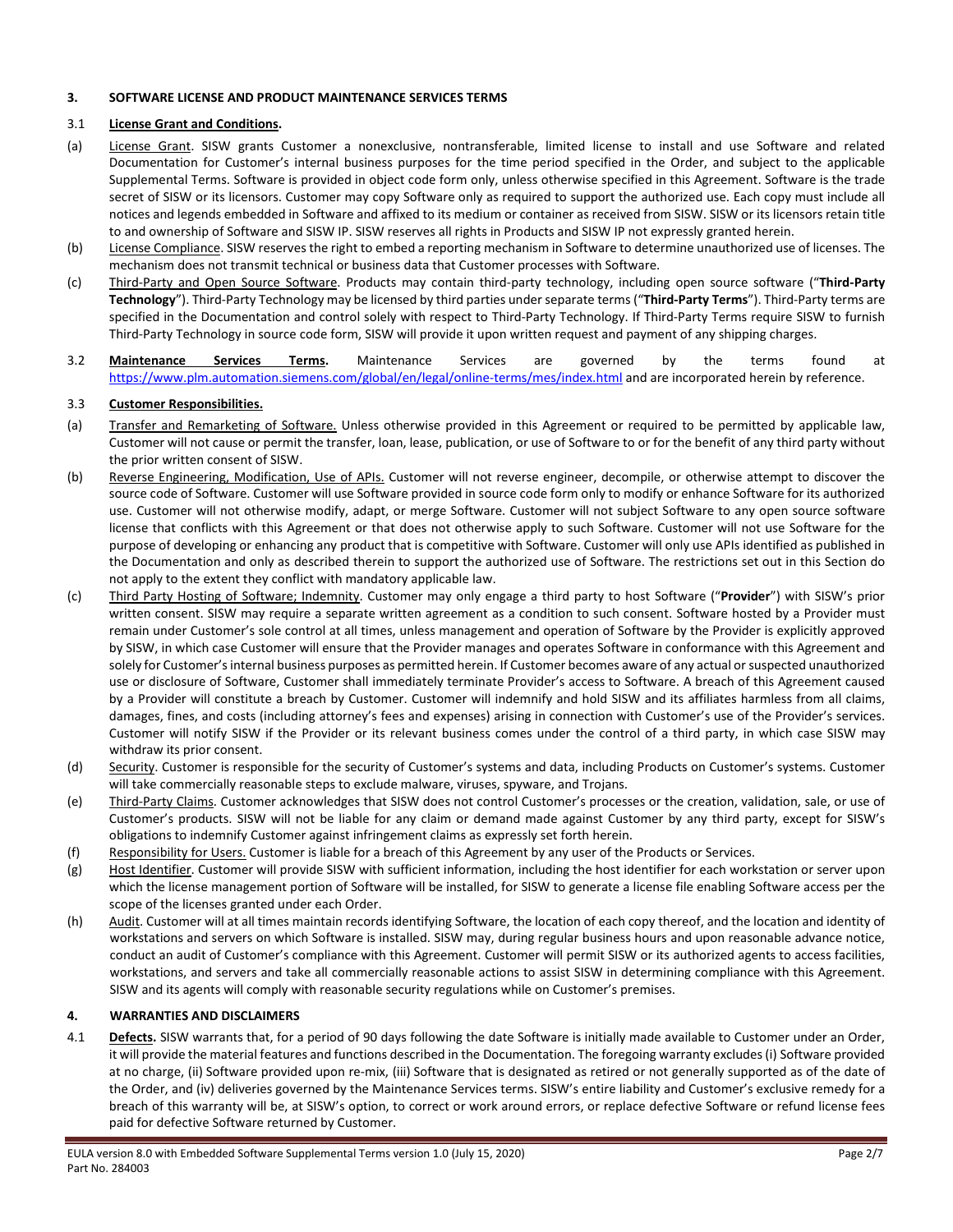4.2 **Disclaimer.** SISW MAKES NO WARRANTIES EXCEPT FOR THE EXPRESS LIMITED WARRANTIES PROVIDED IN THIS AGREEMENT. REPRESENTATIONS ABOUT PRODUCTS, FUNCTIONALITY, OR SERVICES IN ANY COMMUNICATION WITH CUSTOMER CONSTITUTE TECHNICAL INFORMATION, NOT A WARRANTY OR GUARANTEE. SISW DISCLAIMS ALL OTHER WARRANTIES INCLUDING, WITHOUT LIMITATION, THE IMPLIED WARRANTIES OF MERCHANTABILITY, AND FITNESS FOR A PARTICULAR PURPOSE. SISW DOES NOT WARRANT THAT THE OPERATION OF THE PRODUCTS OR SERVICES WILL BE UNINTERRUPTED OR ERROR FREE.

#### **5. LIMITATION OF LIABILITY AND INDEMNIFICATION**

5.1 **Limitation of Liability.** THE ENTIRE, COLLECTIVE LIABILITY OF SISW, SISW'S AFFILIATES, SISW'S LICENSORS, AND THEIR REPRESENTATIVES, FOR ALL CLAIMS AND DAMAGES RELATED IN ANY WAY TO THIS AGREEMENT, IN THE AGGREGATE AND REGARDLESS OF THE FORM OF ACTION, WILL BE LIMITED TO THE AMOUNT PAID TO SISW FOR THE SOFTWARE LICENSE, HARDWARE, OR SERVICE THAT GAVE RISE TO THE CLAIM. THE FOREGOING LIMITATION DOES NOT APPLY TO SISW'S INDEMNITY OBLIGATION IN SECTION 5.2. IN NO EVENT WILL SISW, SISW'S AFFILIATES, SISW'S LICENSORS, OR THEIR REPRESENTATIVES BE LIABLE FOR ANY INDIRECT, INCIDENTAL, CONSEQUENTIAL, OR PUNITIVE DAMAGES, LOSS OF PRODUCTION, INTERRUPTION OF OPERATIONS, OR LOST DATA OR PROFITS, EVEN IF SUCH DAMAGES WERE FORESEEABLE. FOR PRODUCTS AND SERVICES PROVIDED AT NO CHARGE, SISW, SISW'S AFFILIATES, SISW'S LICENSORS, AND THEIR REPRESENTATIVES, SHALL HAVE NO LIABILITY WHATSOEVER. CUSTOMER MAY NOT MAKE A CLAIM UNDER THIS AGREEMENT MORE THAN TWO YEARS AFTER THE EVENT GIVING RISE TO THE CLAIM IS OR SHOULD HAVE BEEN DISCOVERED BY CUSTOMER.

#### 5.2 **Intellectual Property Infringement Indemnity.**

- (a) Infringement Claim Indemnity. SISW will indemnify and defend, at its expense, any action brought against Customer to the extent that it is based on a claim that any Product infringes any copyright, any trade secret, or a patent or trademark issued or registered by the United States, Japan, or a member of the European Patent Organization, and will pay all damages finally awarded against Customer by a court of competent jurisdiction or agreed in a settlement, provided that Customer gives SISW (i) prompt written notice of the claim, (ii) all requested information and reasonable assistance related to the claim, and (iii) sole authority to defend or settle the claim. SISW will not admit liability or incur obligations on Customer's behalf without Customer's prior written consent, which shall not be unreasonably withheld.
- (b) Injunction. If a permanent injunction is obtained against Customer's use of a Product, SISW will obtain for Customer the right to continue using the Product or will replace or modify the Product to become non-infringing. If such remedies are not reasonably available, SISW will refund the fees paid for the enjoined Product for the remainder of the license term, or amortized over 60 months from the initial delivery of Hardware or a perpetual license, and accept the return of the Product. SISW may, in its sole discretion, provide the remedies specified in this Section to mitigate infringement prior to the issuance of an injunction.
- (c) Exclusions. Notwithstanding anything to the contrary herein, SISW will not have any liability or indemnification obligation to Customer to the extent that an infringement claim arises out of (i) use of a prior version of the Product to the extent that a current version is noninfringing, (ii) failure to use a correction, patch, or new version of the Product offered by SISW that performs substantially the same functions, (iii) use of the Product in combination with software, equipment, data, or products not provided by SISW, (iv) use of a Product provided at no charge (v) use of a Product that is designated as retired or not generally supported as of the date of the Order, (vi) deliverables resulting from Professional Services, (vii) any adjustment, modification, or configuration of a Product not made by SISW, or (viii) instructions, assistance, or specifications provided by Customer.
- (d) Sole and Exclusive Remedy. Section 5.2 sets forth the sole and exclusive liability of SISW to Customer for infringement of third-party intellectual property rights.

#### **6. TERMINATION**

- 6.1 **Termination**. Licenses for a limited term terminate upon expiration of the term. SISW may immediately terminate this Agreement or any Product license granted or Services provided hereunder upon notice to Customer (i) for reasonable cause, including, without limitation, Customer's unauthorized installation or use of SISW software, Customer filing or being filed in bankruptcy, Customer ceasing to do business, or any breach of Sections 2.3, 3, 7, or 8 of this EULA, (ii) in order to comply with the law or requests of governmental entities, or (iii) for any other breach that remains uncured after 30 days' notice thereof.
- 6.2 **Effect of Termination.** Upon termination of this Agreement, the licenses granted and Services provided hereunder automatically terminate. Upon termination of any license, Customer will immediately remove and destroy all copies of Software, Documentation, and other SISW Confidential Information, and certify such removal and destruction in writing to SISW. No refund or credit will be given as a result of termination under Section 6. Termination of this Agreement or any Services or license granted hereunder will not relieve Customer of its obligation to pay the total fees set forth in any Order, which fees will become due and payable immediately upon termination. Sections 2.3, 2.4, 4.2, 5.1, 6.2, 7, 8 and 9.8 survive termination of this Agreement.

#### **7. EXPORT COMPLIANCE**

7.1 **Export.** SISW's obligations under this Agreement are conditioned upon Customer's compliance with, and Customer agrees to comply with, all applicable export and re-export controls, embargoes, and economic and trade sanctions laws and regulations, including in any event, those of the United States and the European Union ("**Export Laws**"). Customer represents that any Products and Services provided hereunder and any derivatives thereof will not be (i) downloaded or accessed by a Sanctioned Person, (ii) exported, re-exported (including any 'deemed exports'), shipped, distributed, delivered, sold, resold, supplied, or otherwise transferred, directly or indirectly, to any Sanctioned Person or otherwise in a manner contrary to the Export Laws, (iii) used for any purpose prohibited by the Export Laws, or unless expressly authorized by SISW in writing, (iv) used for non-civilian purposes (e.g. armaments, nuclear technology, weapons, any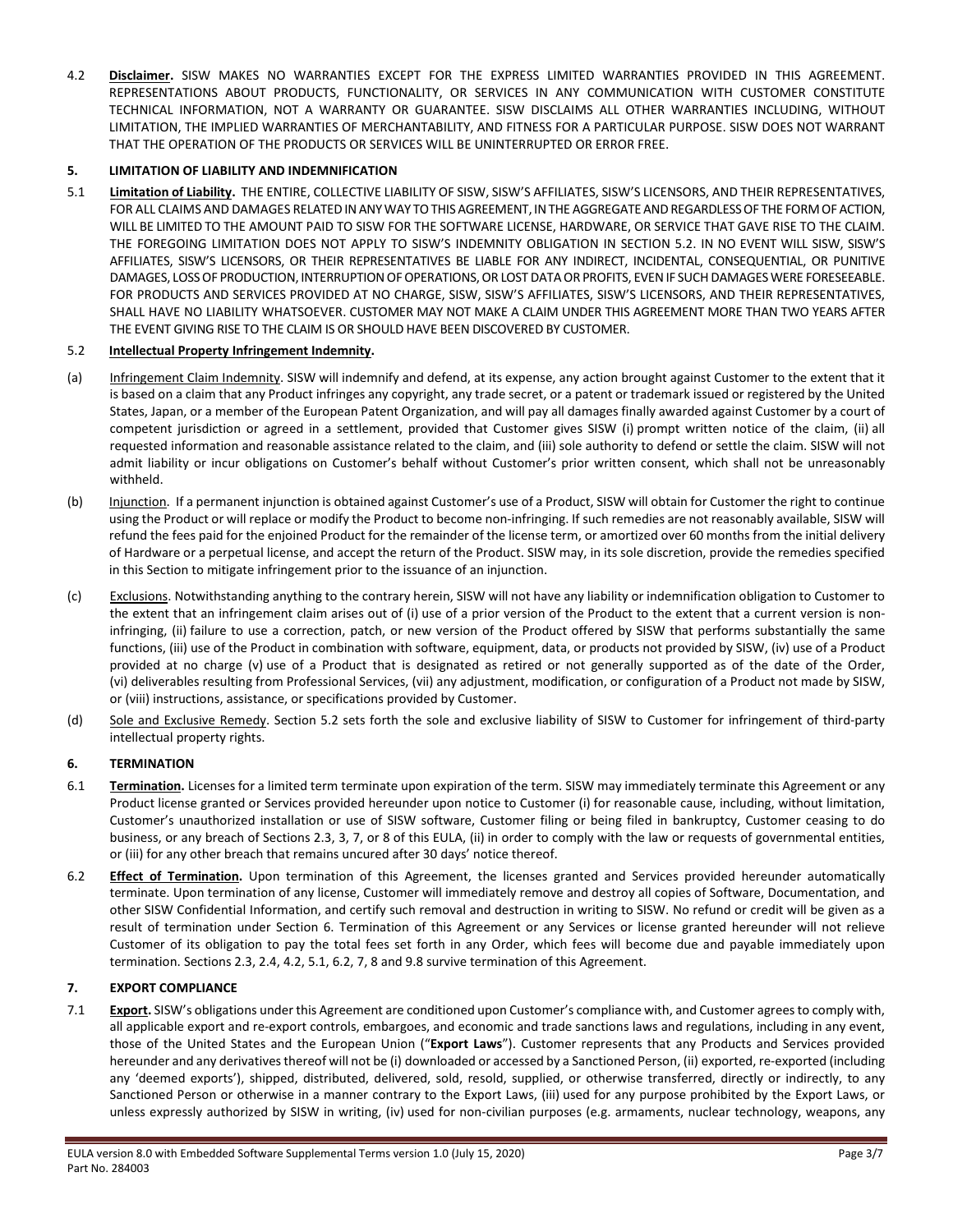other usage in the field of defense and military). Without limiting the foregoing, Customer represents and warrants that (i) it is not a Sanctioned Person, and (ii) it will not download or otherwise access, or facilitate a third party's download or access of, any Product or Services from a Sanctioned Country. Customer will, at least once per year, review and update its list of users who have access to a Product or Services and confirm that no such user is a Sanctioned Person and that all such users may continue to access Products and Services in compliance with Export Laws. SISW may conduct the necessary Export Laws checks and, upon request, Customer will promptly provide SISW with any necessary information. "**Sanctioned Country**" means a country or territory that is itself the subject or target of any comprehensive trade or economic sanctions (currently Cuba, Iran, North Korea, Syria, and the Crimea region of Ukraine). "**Sanctioned Person**" means any person (i) listed in the Specially Designated Nationals and Blocked Persons List maintained by the U.S. Department of Treasury's Office of Foreign Assets Control or in any Export-Control-Related list of designated persons maintained by the U.S. Department of Commerce, the U.S. Department of State, the United Nations Security Council, the European Union, any Member State of the European Union, or the United Kingdom; (ii) operating, organized, or resident in a Sanctioned Country; (iii) the government of, or acting for or on behalf of the government of, Venezuela or a Sanctioned Country; or (iv) owned or controlled by one or more such persons.

- 7.2 **Information Disclosure.** If Customer discloses to SISW any information that is (i) Covered Defense Information or Controlled Unclassified Information as defined in U.S. Government regulations or (ii) subject to Export Laws that require controlled data handling, Customer will notify SISW personnel in advance of each instance of disclosure and will use the notification tools and methods specified by SISW.
- 7.3 **Remedies, Indemnification.** In the event that Customer fails to comply with any provision of Section 7 or violates any Export Laws in connection with Products or Services, SISW will have the right to take action in accordance with the terms of this Agreement and as required by U.S. law or the applicable law. Further, Customer will indemnify and hold harmless SISW, its affiliates and theirrepresentatives against any claims, damages, fines, and costs (including attorney's fees and expenses) relating in any way to Customer's noncompliance with Section 7, including Customer's violation or alleged violation of any Export Laws.
- 7.4 **Impediments.** SISW will not be obligated to perform under this Agreement if such performance is prevented by any impediments arising out of national or international foreign trade or customs requirements or any embargoes or other sanctions including, but not limited to, embargoes or other sanctions imposed by the United Nations, the European Union, or the United States.

#### **8. CONFIDENTIALITY AND DATA PROTECTION**

- 8.1 **Confidential Information.** "**Confidential Information**" means all information disclosed by one party or any of its affiliates to the other party under this Agreement that is marked as confidential or the confidential nature of which is evident to a reasonable person. SISW Confidential Information includes the terms of this Agreement, Products, Services, SISW IP, and any information Customer derives from benchmarking the Products or Services. The receiving party will (i) not disclose Confidential Information, except on a need-to-know basis to its employees, affiliates' employees, consultants, contractors, and financial, tax and legal advisors; and with respect to the use of Products solely as authorized by the agreed license terms, (ii) use and copy Confidential Information only as required to exercise rights or perform obligations under this Agreement, and (iii) protect Confidential Information from unauthorized use or disclosure. The receiving party (i) will ensure that all its recipients of Confidential Information are bound by confidentiality obligations and use restrictions at least as restrictive as those herein, and (ii) will be liable for compliance with this Section by each of its recipients. SISW and its affiliates may name Customer as a customer on their websites and in customer lists and other marketing materials.
- 8.2 **Exclusions.** The foregoing confidentiality obligations will not apply to any Confidential Information that (i) is or becomes generally available to the public other than as a result of disclosure by the receiving party in violation of this Agreement; (ii) becomes available to the receiving party from a source other than the disclosing party, provided that the receiving party has no reason to believe that such source is itself bound by a legal, contractual, or fiduciary obligation of confidentiality; (iii) was in the receiving party's possession without an obligation of confidentiality prior to receipt from the disclosing party; (iv) is independently developed by the receiving party without the use of, or reference to, the disclosing party's Confidential Information; or (v) is required to be disclosed by a governmental agency or law, so long as the receiving party promptly provides the disclosing party with written notice of the required disclosure, to the extent such notice is permitted by law, and cooperates with the disclosing party to limit the scope of such disclosure.
- 8.3 **Data Protection.** When SISW processes personal data on Customer's behalf in connection with Products or Services, the terms set out at <https://www.plm.automation.siemens.com/global/en/legal/online-terms/general-data-protection.html> are incorporated herein by reference and shall apply to the use of such Product and Services. Customer will indemnify and hold harmless SISW, its affiliates and their representatives from any claims, damages, fines, and costs (including attorney's fees and expenses) relating in any way to Customer's noncompliance with applicable data protection laws.

#### **9. ADDITIONAL TERMS AND CONDITIONS**

- 9.1 **SISW Affiliates.** Companies directly or indirectly owned or controlled by SISW's ultimate parent company may exercise SISW's rights and fulfill SISW's obligations under this Agreement. SISW remains responsible for its obligations hereunder.
- 9.2 **Assignment.** This Agreement will extend to and be binding upon the successors and permitted assigns of the parties. However, this Agreement and the licenses granted hereunder may not be assigned, sublicensed, or otherwise transferred (by operation of law or otherwise) by Customer without the prior written consent of SISW.
- 9.3 **License Rights Applicable to the U.S. Government.** Products and Services are commercial products that were developed exclusively at private expense. If Products or Services are acquired directly or indirectly for use by the U.S. Government, then the parties agree that the Products and Services are considered 'Commercial Items' and 'Commercial Computer Software' or 'Computer Software Documentation', as defined in 48 C.F.R. §2.101 and 48 C.F.R. §252.227-7014(a)(1) and (a)(5), as applicable. Software and Documentation may only be used under the terms and conditions of this Agreement as required by 48 C.F.R. §12.212 and 48 C.F.R. §227.7202. The U.S. Government will only have the rights set forth in this Agreement, which supersedes any conflicting terms or conditions in any government order document,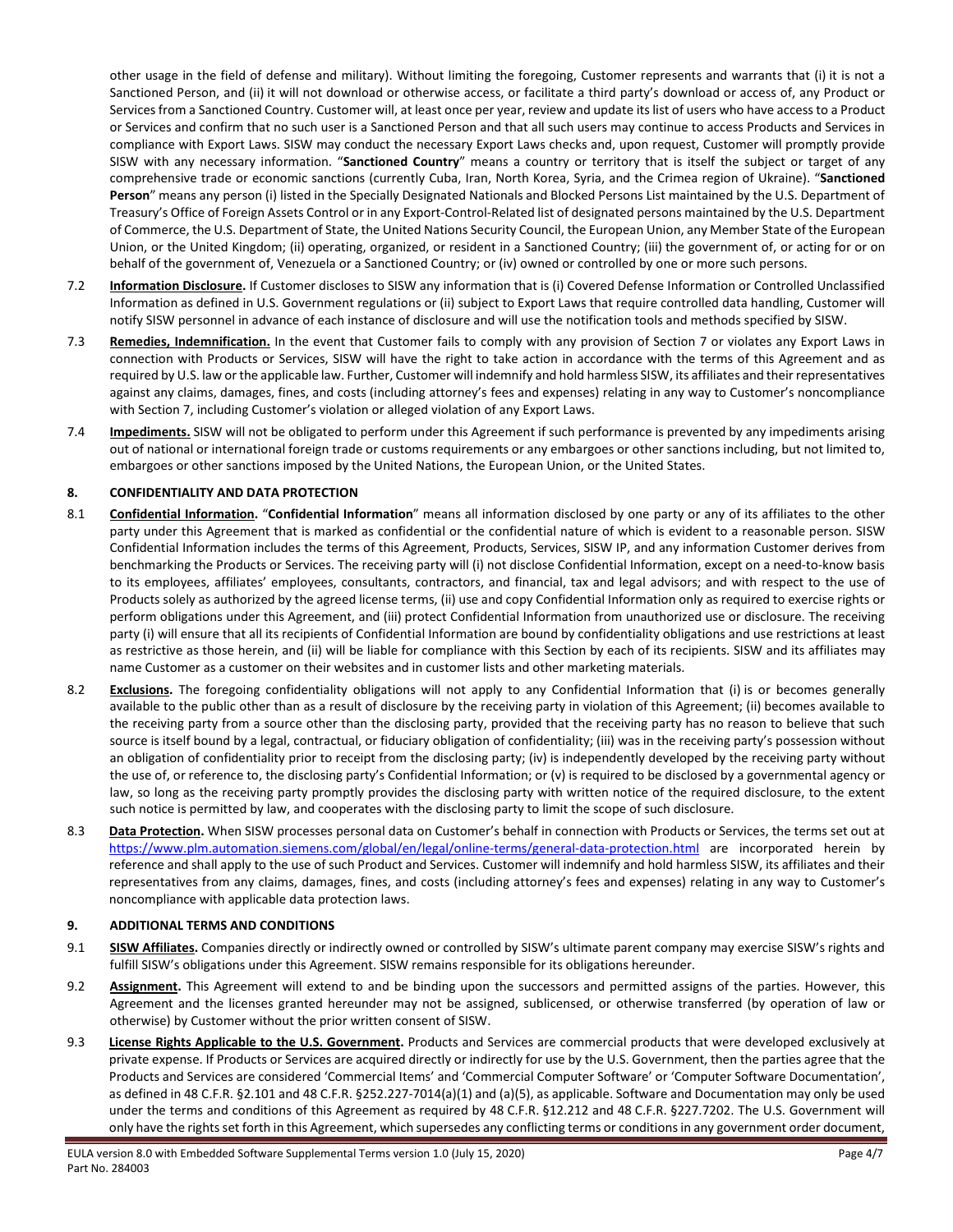except for provisions which are contrary to applicable mandatory federal laws. SISW will not be required to obtain a security clearance or otherwise be involved in accessing U.S. Government classified information.

- 9.4 **Feedback.** If Customer provides any ideas regarding the Products or Services, including suggestions for changes or enhancements, (collectively "**Feedback**") in the course of using or evaluating the Products or Services, Customer agrees that such Feedback may be used by SISW without condition or restriction.
- 9.5 **Force Majeure.** Neither party will be liable for delay or failure to perform due to any cause beyond its reasonable control, which could not have been prevented by good industry practice, provided the delayed party promptly notifies the other party.
- 9.6 **Notices**. Notices relating to this Agreement will be in writing and sent to the party's address as specified in the applicable Order. A party may change its address for receipt of notice by delivery of written notice to the other party.
- 9.7 **Language.** If SISW provides a translation of the English language version of this Agreement, the English language version of this Agreement will control in the event of any conflict.
- 9.8 **Governing Law and Jurisdiction.** This Agreement shall be subject to the applicable laws set forth in the table below, as set forth therein, without reference to any conflict of laws rules. The United Nations Convention on Contracts for the International Sale of Goods shall not apply to this Agreement. Any dispute arising out of or in connection with this Agreement shall be resolved as set forth in the table below.

| If the SISW entity named<br>on the Order is in:                            | the applicable law shall be:                         | Any dispute arising out of or in connection with this Agreement shall<br>be:                                                                                                                                                   |
|----------------------------------------------------------------------------|------------------------------------------------------|--------------------------------------------------------------------------------------------------------------------------------------------------------------------------------------------------------------------------------|
| a country in North or<br>South America, with the<br>exception of Brazil,   | the laws of the State of<br>Delaware, United States. | subject to the jurisdiction of the courts of the State of Delaware, USA.<br>Each party hereby irrevocably submits itself to the personal jurisdiction<br>of the relevant court of the State of Delaware for any such disputes. |
| Brazil,                                                                    | the laws of Brazil.                                  | subject to the jurisdiction and venue of the Court of Sao Caetano do Sul-<br>SP. Brazil.                                                                                                                                       |
| a country in Asia or<br>Australia/Oceania, with<br>the exception of Japan, | the laws of Hong Kong.                               | finally resolved by binding arbitration in accordance with the Rules of<br>Arbitration of the International Chamber of Commerce ("ICC Rules"). The<br>seat of arbitration shall be Hong Kong.                                  |
| Japan,                                                                     | the laws of Japan.                                   | finally resolved by binding arbitration in accordance with the ICC Rules.<br>The seat of arbitration shall be Hong Kong.                                                                                                       |
| a country not covered by<br>any of the above,                              | the laws of Switzerland.                             | finally resolved by binding arbitration in accordance with the ICC Rules.<br>The seat of arbitration shall be Zurich, Switzerland.                                                                                             |

In the event that a dispute is subject to arbitration as described in the table above, arbitrators shall be appointed in accordance with the ICC Rules, the language used for proceedings shall be English, and orders for the production of documents shall be limited to the documents on which each party specifically relies in its submission. Nothing in this Section shall restrict the right of the parties to seek interim relief intended to preserve the status quo or interim measures in any court of competent jurisdiction. Notwithstanding the foregoing, to the extent permissible under applicable laws and to the extent it would not result in the invalidity or inapplicability of this Section, the parties agree that SISW, at its sole discretion, may bring an action in the courts of the jurisdiction(s) where the Products or Services are being used or Customer has its place of business, (i) to enforce its intellectual property rights or (ii) for the payment of fees related to Products or Services.

- 9.9 **No Waiver; Validity and Enforceability.** The failure to enforce any provision of this Agreement will not be construed as a waiver of such provision. If any provision of this Agreement is held to be invalid, illegal or unenforceable, the validity, legality and enforceability of the remaining provisions will not be affected, and such provision will be deemed restated to reflect the original intentions of the parties as nearly as possible in accordance with applicable law.
- 9.10 **Entire Agreement and Order of Precedence.** This Agreement constitutes the full and complete agreement between the parties with respect to the subject matter hereof and supersedes any previous or contemporaneous agreements or communications, whether written or verbal, relating to such subject matter. This Agreement may not be varied other than in writing by manual signatures or electronic signatures of authorized representatives of both parties. In the event of a conflict between this EULA and any Supplemental Terms, the Supplemental Terms prevail. In the event of a conflict between this Agreement and an Order, the Order prevails with respect to the Products or Services ordered thereunder. The terms of any purchase order or similar Customer document are excluded and such terms will not apply to any Order for Products or Services, and will not supplement or modify this Agreement.

### **EMBEDDED SOFTWARE SUPPLEMENTAL TERMS**

These Embedded Software Supplemental Terms ("**Embedded Terms**") amend the End User License Agreement ("**EULA**") between Customer and SISW solely with regard to embeddable Software and tooling Software enabling the development and embedding of embeddable Software, including without limitation any Products identified on the Order as EMB-IES or as EMB-EPS, ("**Embedded Software Products**"). These Embedded Terms together with the EULA and other applicable Supplemental Terms form the agreement between the parties ("**Agreement**").

**1. DEFINITIONS**. Capitalized terms used herein have the meaning as defined elsewhere in the Agreement. The following additional definitions apply to these Embedded Terms: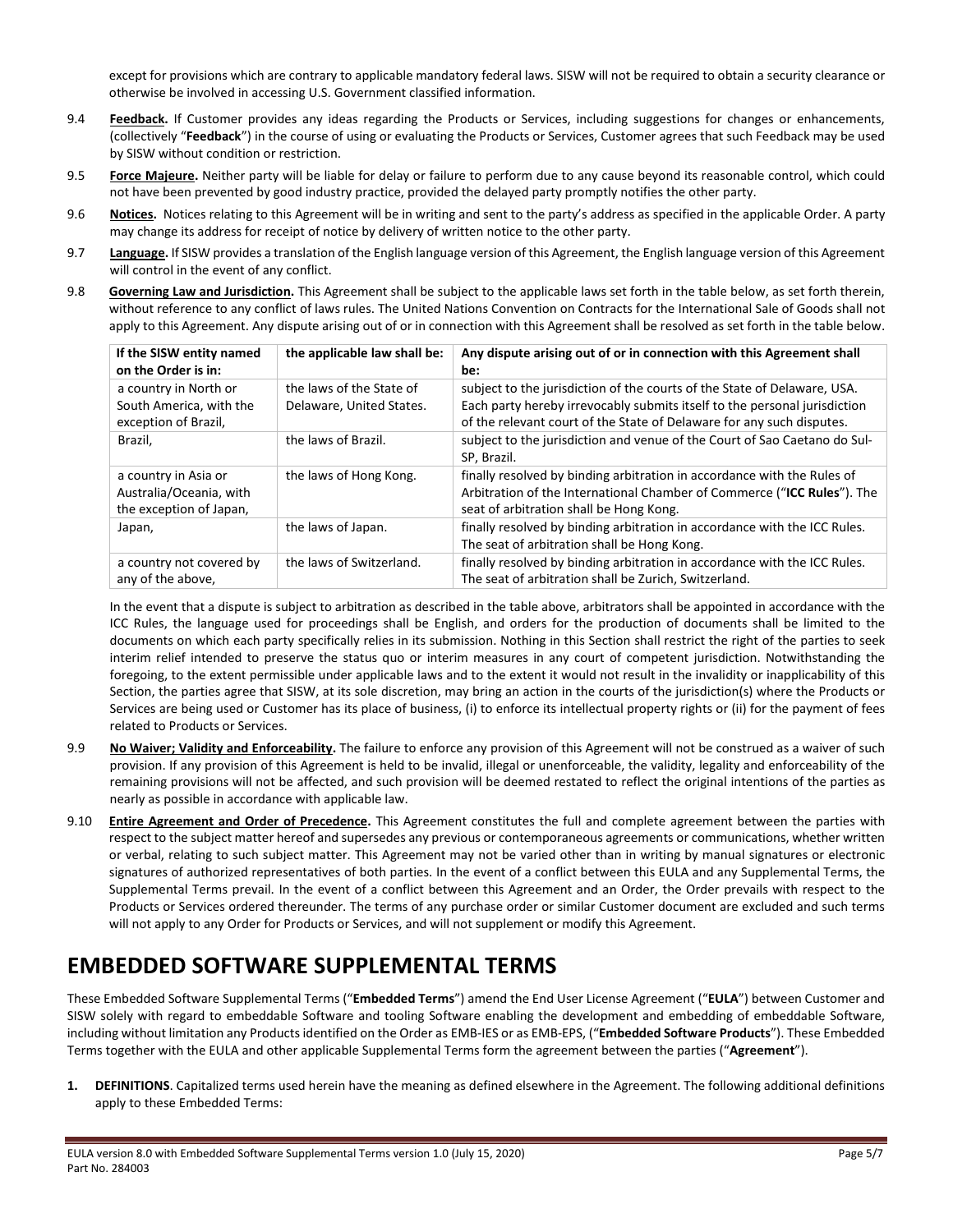- (a) "**Authorized Agents**" means Customer's consultants, agents and contractors who require access to Embedded Software Products in support of Customer's business. For products identified on the Order Form as EMB-IES, this only includes consultants, agents and contractors who are working on Customer's premises or are accessing the Embedded Software from anywhere in the Territory through a connection to the Customer's wide-area network.
- (b) "**Authorized Use**" means the specific license restriction variables for the Embedded Software as set forth in the Order, e.g. hardware (including ECU, Processor, etc), Platform, software, product restrictions, user restrictions, etc.
- (c) "**Authorized Users**" means Customer's employees, and any Authorized Agents.
- (d) "**Brand**" means an automotive product line by one automotive company, which is sometimes also known as a "Make" as expressly identified on the Order.
- (e) "**Customer Product**" means (i) for EMB-EPS Products, a product identified on the Order which will be developed and/or manufactured by Customer or an Authorized Agent on behalf of Customer or (ii) for EMB-IES Products, a moving machinery or any component thereof, excluding ultra-hazardous use-cases (including aerospace and aviation, nuclear power, chemical and/or biological reactors, petrochemical, military), but including military marine transportation vessels.
- (f) "**Electronic Control Unit**" or "**ECU**" means a specific logical printed circuit board with a particular defined microcontroller on it, which is packaged into housing equipped with a connector and which contains the functionality, as expressly identified on the Order.
- (g) "**Embedded Software**" means an Embedded Software Product comprising application, operating system, firmware, driver components, which are supposed to be embedded and executed on a device it was designed for.
- (h) "**Executable Code**" means a compiled program translated into a machine-readable format that can be loaded into memory and run by a processor.
- (i) "**Linkable Object Code**" means linkable code resulting from the translation, processing, or compiling of Source Code by a computer into machine-readable format.
- (j) "**Legitimate User**" means a user of a Customer Product that (i) acquired the Customer Product lawfully, and (ii) uses the Embedded Software embedded on the Customer Product strictly limited to the extent reasonably necessary for using the Customer Product and in line with applicable copyright laws.
- (k) "**Platform**" means a common foundation or design environment shared across multiple car models, Brands or automotive companies, as expressly identified on the Order.
- (l) "**Processor**" means the specific microprocessor to be used with Embedded Software and implemented in Customer's Product.
- (m) "**Site**" or "**Authorized Location**" or "**Development Location**" means a single physical Customer location where the Embedded Software Product is permitted to be used by Authorized Users. Provided that an Authorized User's official and customary place of work is a licensed Site, occasional use of the Embedded Software Product by such user from locations other than that Site (e.g., use from that user's residence, an airport, a hotel, etc.) shall be regarded as use on the Site and in compliance with the Site restriction.
- (n) "**Territory**" means the Site(s) or geographic area specified on the Order where Customer is licensed to install and use the Embedded Software Product. If not specified on the Order nor elsewhere in the Agreement, the Territory shall be the country in which the Customer has its principal place of business.
- (o) "**Tool Software**" means computer program(s) used by software developers to create, develop, compile, debug, assemble, link or otherwise maintain Embedded Software which, by its nature, does not need to become part of Embedded Software, such as software source code generators, make-, config- and build-files or example code.
- **2. LICENSE AND USE TYPES.** The following license and use types may be offered with respect to individual Embedded Software Products. Additional license and use types may be specified with respect to certain products as set forth in an Order. Each license may be used only by Authorized Users in the Territory and for the term as specified in the Order.
- 2.1. "Floating" license means that access to the Tool Software at any given moment is limited to the maximum number of Authorized Users indicated on the Order.
- 2.2. "**Node-Locked**" license means that the use of the Tool Software, is restricted to a single workstation specified by Customer and may include a hardware lock device or dongle to manage this restriction. Such hardware lock devices or dongles are mobile, which means they are freely transportable to another workstation within the Territory without issuing a new license file.
- 2.3. "**Per Product**" license means that the use of the Embedded Software Product is restricted to the Customer Product(s) on which the Embedded Software Product is permitted to be installed as per the specified Authorized Use.
- <span id="page-5-1"></span><span id="page-5-0"></span>2.4. "**Development**" license means:
	- i. For Embedded Software Products identified in the Order as EMB-IES: The non-exclusive, non-transferable right to embed Linkable Object Code of Embedded Software for installation in a hardware system for the Authorized Use and for Customer's internal purpose of configuring, compiling and assembling the Embedded Software Source Code into Linkable Object Code and/or Executable Code to perform software testing without integrating it into moving machinery or any test version thereof or any commercial distribution.
	- ii. For Embedded Software Products identified in the Order as EMB-EPS: Subject to the restrictions of the respective Authorized Use, the non-exclusive, non-transferable right to use, test, demonstrate, modify and make copies of the Embedded Software, especially to get